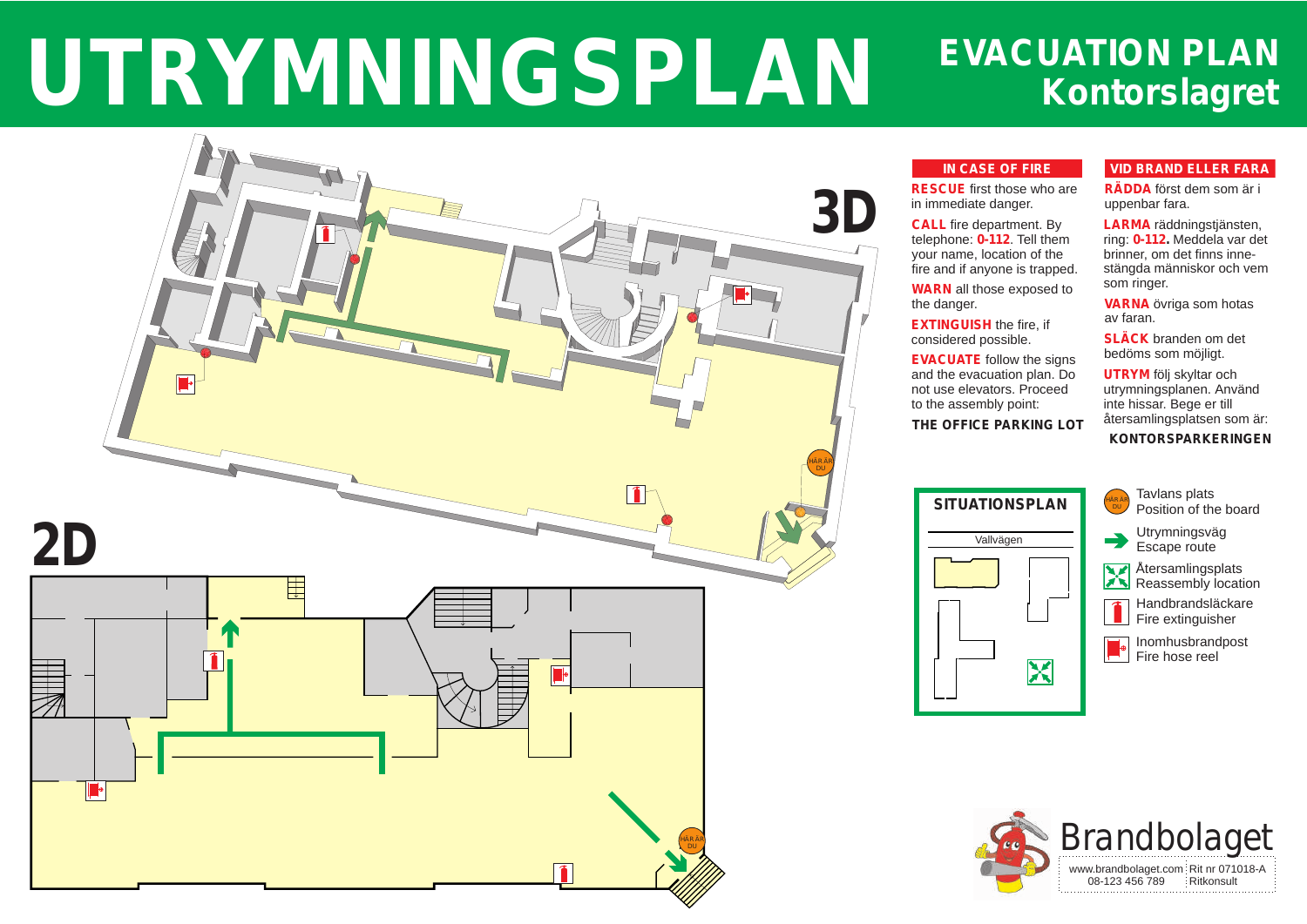5

6



# **Kontorslagret** UTRYMNINGSPLAN EVACUATION PLAN

Tavlans plats Position of the board





Utrymningsväg Escape route



**A**tersamlingsplats Reassembly location



Handbrandsläckare Fire extinguisher



Inomhusbrandpost Fire hose reel

## **VID BRAND ELLER FARA**

**RÄDDA** först dem som är i uppenbar fara.

**LARMA** räddningstjänsten, ring: **0-112.** Meddela var det brinner, om det finns innestängda människor och vem som ringer.

**VARNA** övriga som hotas av faran.

**SLÄCK** branden om det bedöms som möjligt.

**UTRYM** följ skyltar och utrymningsplanen. Använd inte hissar. Bege er till återsamlingsplatsen som är:

### **KONTORSPARKERINGEN**

#### **IN CASE OF FIRE**



**RESCUE** first those who are in immediate danger.

**CALL** fire department. By telephone: **0-112**. Tell them your name, location of the fire and if anyone is trapped.

**WARN** all those exposed to the danger.

**EXTINGUISH** the fire, if considered possible.

**EVACUATE** follow the signs and the evacuation plan. Do not use elevators. Proceed to the assembly point: